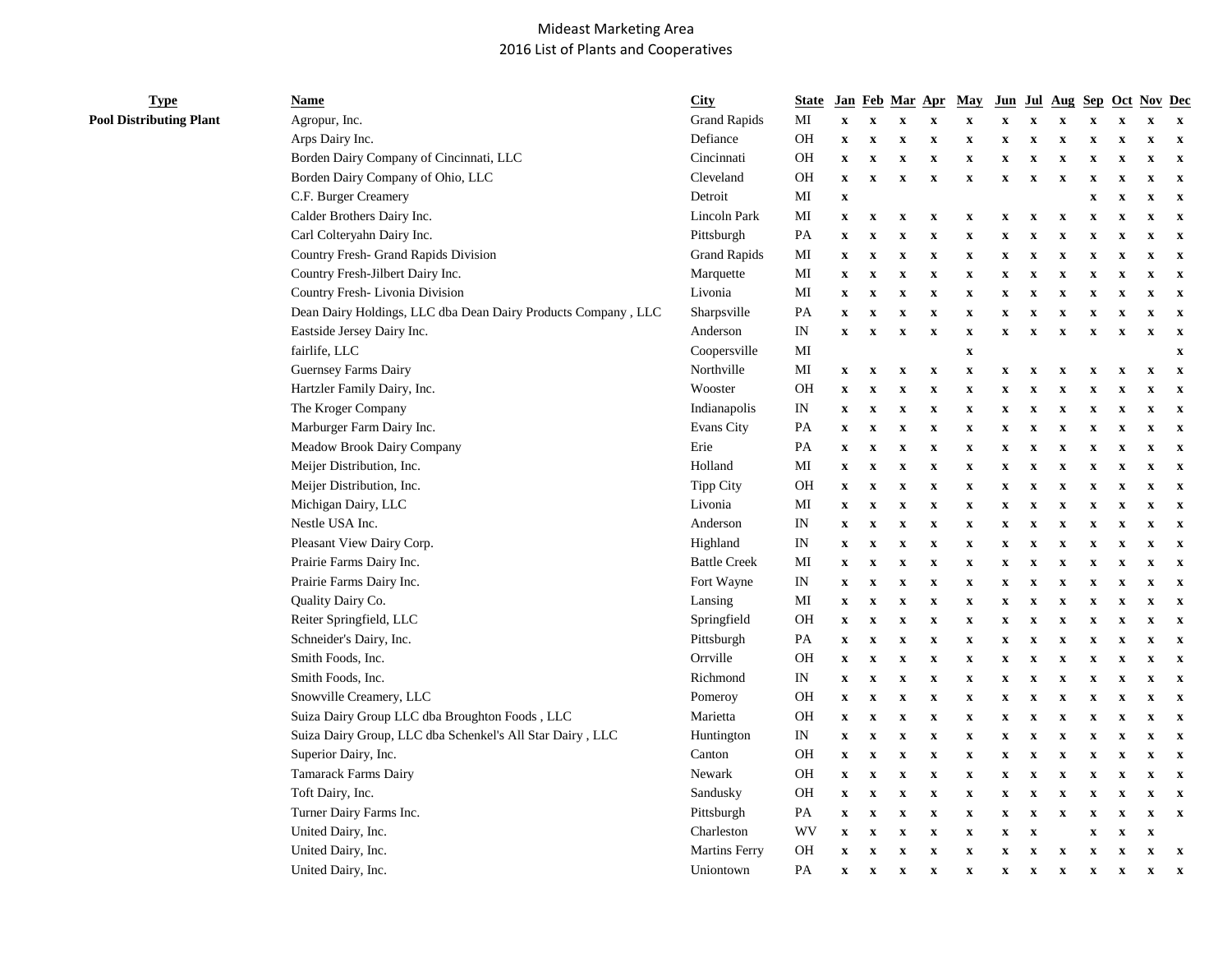## Mideast Marketing Area 2016 List of Plants and Cooperatives

| <b>Type</b>                          | Name                                                 | City             | <b>State</b> |                           |              | Jan Feb Mar Apr |              | May                       |              |              |             |              |              | Jun Jul Aug Sep Oct Nov Dec |              |
|--------------------------------------|------------------------------------------------------|------------------|--------------|---------------------------|--------------|-----------------|--------------|---------------------------|--------------|--------------|-------------|--------------|--------------|-----------------------------|--------------|
| <b>Pool Supply Plant</b>             | Continental Dairy Facilities, LLC                    | Coopersville     | MI           | $\boldsymbol{\mathrm{X}}$ | $\mathbf X$  | $\mathbf x$     |              | x                         |              | X            |             | $\mathbf x$  | $\mathbf x$  | $\mathbf x$                 | $\mathbf{x}$ |
|                                      | Dairy Farmers of America, Inc.                       | Adrian           | MI           | $\mathbf{x}$              | $\mathbf x$  | X               | X            | x                         | x            | $\mathbf x$  | $\mathbf x$ | $\mathbf x$  | $\mathbf x$  | x                           | $\mathbf{x}$ |
|                                      | Dairy Farmers of America, Inc.                       | <b>Cass City</b> | MI           | $\mathbf{x}$              |              | $\mathbf x$     | $\mathbf{x}$ | $\mathbf x$               |              |              | X           | $\mathbf x$  | X            | $\mathbf x$                 | $\mathbf{x}$ |
|                                      | Dairy Farmers of America, Inc.                       | Goshen           | IN           | $\mathbf{x}$              |              | X               | X            | x                         |              |              | x           | $\mathbf{x}$ | $\mathbf x$  | X                           | $\mathbf{x}$ |
|                                      | Dairy Farmers of America, Inc.                       | New Wilmington   | PA           | $\mathbf{x}$              | $\mathbf x$  | X               | x            | $\boldsymbol{\mathrm{X}}$ | x            | $\mathbf x$  |             |              | x            | X                           | $\mathbf{x}$ |
|                                      | Foremost Farms USA                                   | Sparta           | WI           |                           |              |                 |              |                           |              |              | x           | $\mathbf x$  | $\mathbf{x}$ | $\mathbf x$                 |              |
|                                      | Michigan Milk Producers Assn.                        | Constantine      | MI           | X                         | x            | x               | X            | x                         |              | x            | x           | X            | x            | x                           | $\mathbf{x}$ |
|                                      | Michigan Milk Producers Assn.                        | Ovid             | MI           | X                         | X            | X               | x            | X                         | $\mathbf{x}$ | $\mathbf{x}$ | X           | $\mathbf x$  | $\mathbf x$  | x                           | $\mathbf{x}$ |
| <b>Cooperative Associations (9C)</b> | Dairy Farmers of America                             | Kansas City      | MO           | $\mathbf{x}$              | $\mathbf x$  | X               | X            | X                         | X            |              |             |              | x            | X                           | $\mathbf{x}$ |
|                                      | Dairy Marketing Services, LLC                        | Syracuse         | <b>NY</b>    | X                         | $\mathbf x$  | X               |              | x                         |              |              |             |              |              | x                           | $\mathbf{x}$ |
|                                      | Foremost Farms USA Cooperative                       | Baraboo          | WI           | $\mathbf{x}$              | $\mathbf x$  | X               |              | X                         |              |              |             |              | $\mathbf x$  | X                           | $\mathbf{x}$ |
|                                      | Lancaster Organic Farmer's Cooperative               | Hagerstown       | MD           | $\mathbf{x}$              | $\mathbf{x}$ | X               | X            | $\mathbf x$               | x            | $\mathbf x$  | $\mathbf x$ |              | x            | x                           | $\mathbf{x}$ |
|                                      | Lanco-Pennland Quality Milk Producers                | Hagerstown       | MD           |                           |              |                 |              |                           |              |              |             | X            | $\mathbf x$  | $\mathbf x$                 |              |
|                                      | Maryland & Virginia Milk Producers Cooperative Assn. | Reston           | VA           |                           |              |                 | x            | $\boldsymbol{\mathrm{X}}$ | x            |              | $\mathbf x$ | $\mathbf x$  |              |                             | $\mathbf{x}$ |
|                                      | Michigan Milk Producers Assn.                        | Novi             | MI           | $\mathbf{x}$              | $\mathbf x$  | X               |              | X                         |              |              |             |              | X            | x                           | $\mathbf{x}$ |
|                                      | Milk Marketing Services                              | Fairlawn         | <b>OH</b>    | $\mathbf{x}$              | $\mathbf X$  | $\mathbf X$     | $\mathbf x$  | $\mathbf x$               | x            | $\mathbf x$  | X           | $\mathbf X$  | X            | X                           | $\mathbf{x}$ |
|                                      | National Farmers Organization                        | Ames             | IA           | X                         | $\mathbf x$  | X               | x            | x                         | x            | $\mathbf x$  | $\mathbf x$ | $\mathbf x$  | X            | x                           | $\mathbf{x}$ |
|                                      | Organic Valley/ CROPP Cooperative                    | LaFarge          | WI           |                           | $\mathbf x$  |                 | $\mathbf x$  |                           |              | $\mathbf x$  | $\mathbf x$ |              |              | $\mathbf X$                 |              |
|                                      | Prairie Farms Dairy, Inc.                            | Carlinville      | IL           | $\mathbf{x}$              | X            | x               | X            | X                         | $\mathbf{x}$ | $\mathbf x$  |             | X            | $\mathbf x$  | x                           | $\mathbf{x}$ |
|                                      | Scenic Central Milk Producers Coop. Assn.            | Yuba City        | WI           | $\mathbf{x}$              | $\mathbf{x}$ | X               | X            | $\boldsymbol{\mathrm{X}}$ |              |              |             |              | x            | X                           | $\mathbf{x}$ |
|                                      | Select Milk Producers, Inc.                          | Artesia          | <b>NM</b>    | $\mathbf{x}$              | $\mathbf x$  | X               | x            | x                         | x            | $\mathbf x$  | X           | x            | x            | X                           | $\mathbf{x}$ |
|                                      | Upstate Niagara Coop.                                | Leroy            | <b>NY</b>    | $\mathbf x$               | $\mathbf x$  | X               |              | X                         |              |              |             |              |              | x                           | $\mathbf{x}$ |
|                                      | White Eagle Milk Marketing Federation, Inc.          | South Bend       | IN           | $\mathbf{x}$              | $\mathbf x$  | X               | X            | x                         | x            | $\mathbf x$  | X           | $\mathbf x$  | $\mathbf x$  | X                           | $\mathbf{x}$ |